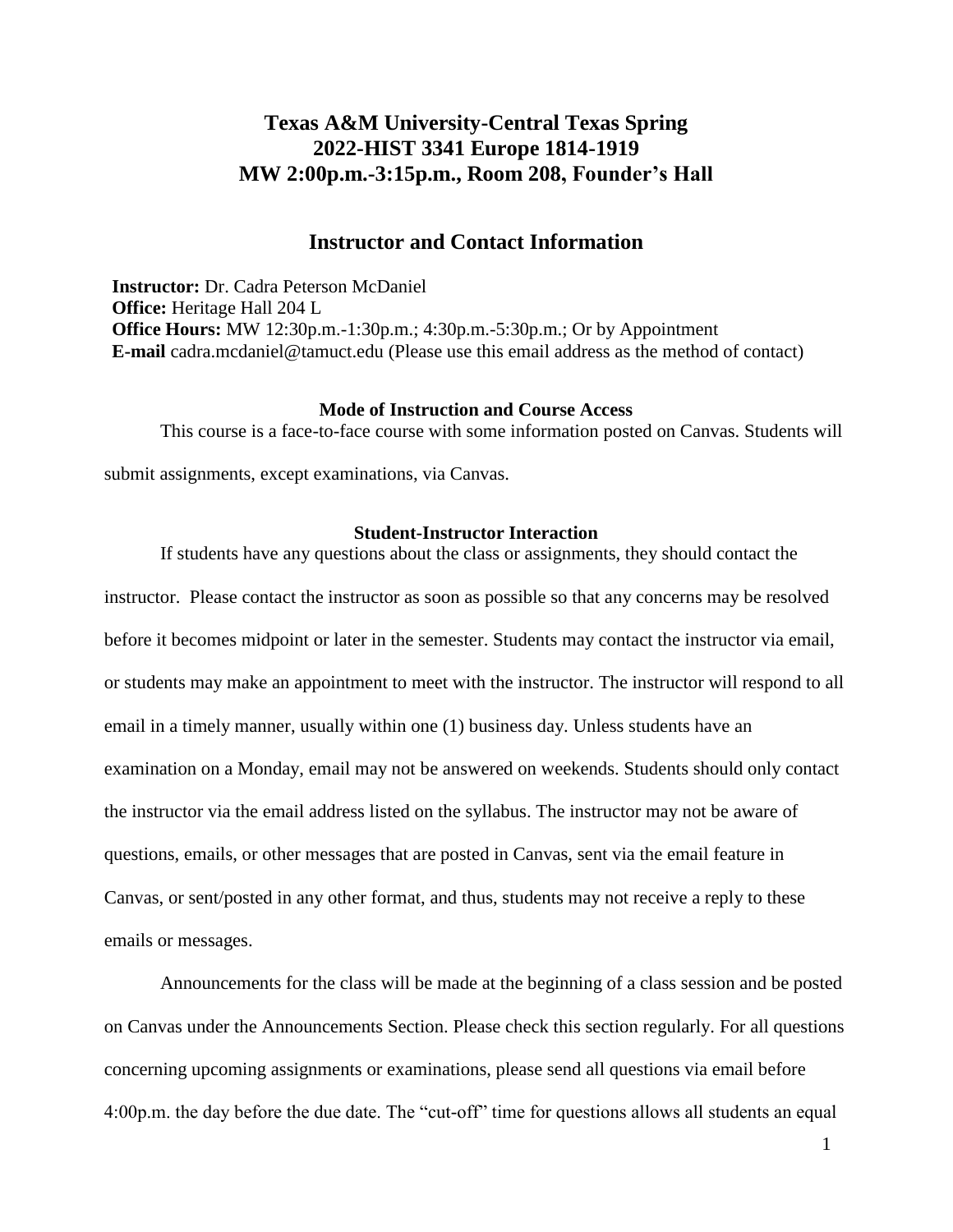chance to have questions answered before the due date.

# **Emergency Warning System for Texas A&M University-Central Texas: SAFEZONE**

SafeZone provides a public safety application that gives you the ability to call for help with

the push of a button. It also provides Texas A&M University-Central Texas the ability to

communicate emergency information quickly via push notifications, email, and text messages. All

students automatically receive email and text messages via their myCT accounts.

Downloading SafeZone allows access to push notifications and enables you to connect directly for

help through the app.

You can download SafeZone from the app store and use your myCT credentials to log in. If

you would like more information, you can visit the [SafeZone](http://www.safezoneapp.com/) website [www.safezoneapp.com].

To register SafeZone on your phone, please follow these 3 easy steps*:*

1. Download the SafeZone App from your phone store using the link below: [iPhone/iPad:](https://apps.apple.com/app/safezone/id533054756) [https://apps.apple.com/app/safezone/id533054756] [Android Phone / Tablet](https://play.google.com/store/apps/details?id=com.criticalarc.safezoneapp)

[https://play.google.com/store/apps/details?id=com.criticalarc.safezoneapp]

- 2. Launch the app and enter your myCT email address (e.g. {name}@tamuct.edu)
- 3. Complete your profile and accept the terms of service

# **Course Information**

## **Course Description**

Examine the important developments in the political, diplomatic, social, economic, and

intellectual history of Europe between the Congress of Vienna and the First World War,

including the Revolutions of 1848, the Industrial Revolution, and European diplomatic events

leading to the Great War (First World War). Prerequisite(s): 6 hours of HIST or permission of

department chair.

# **Overall Course Objective**

After successfully completing the course, students will be able to analyze the factors that

served as the main catalysts responsible for the major political, diplomatic, economic, social, and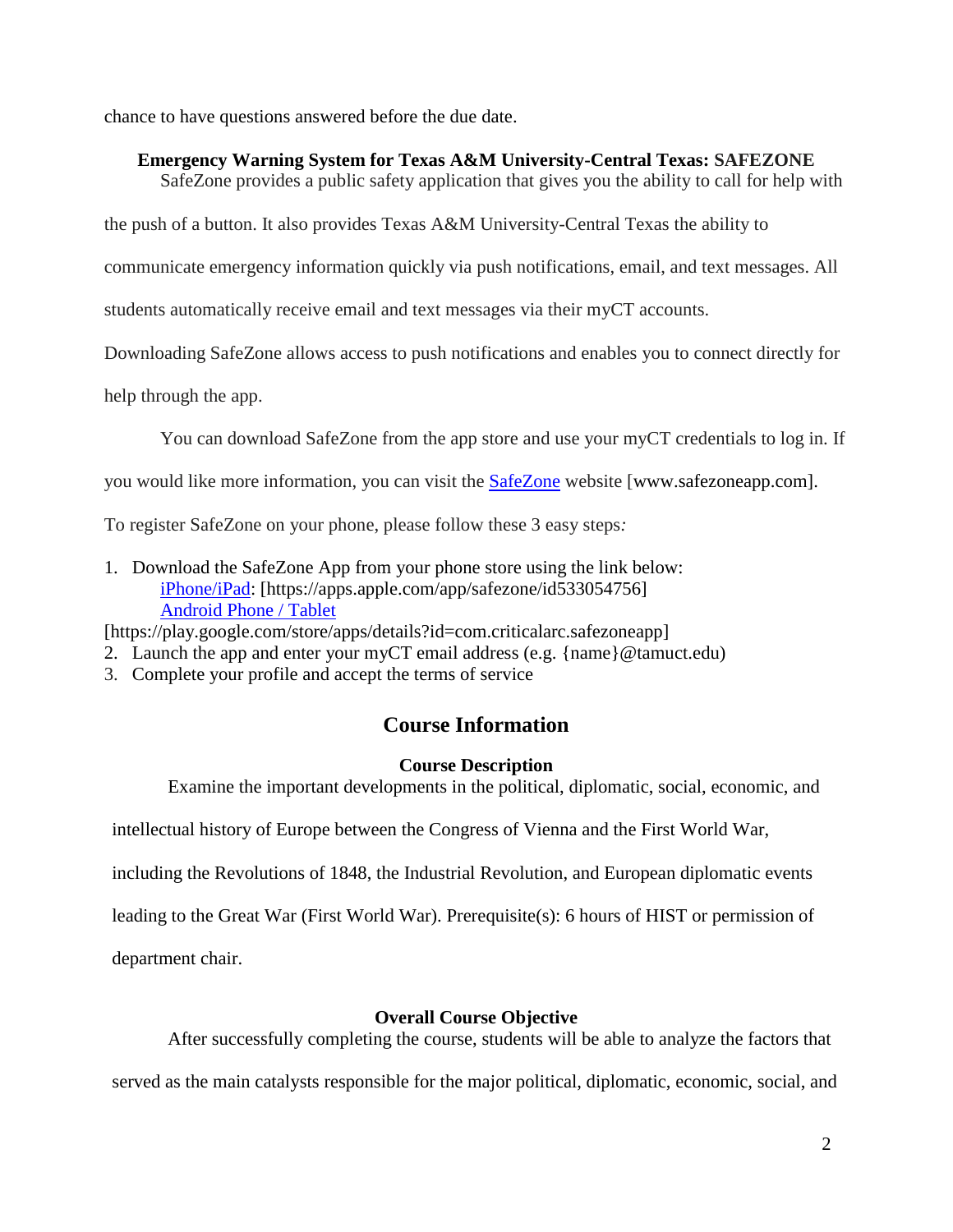intellectual upheavals in European history from 1814-1919.

# **Student Learning Outcomes**

After successfully completing the course, students will be able to

1. Examine the development of  $19<sup>th</sup>$  century and  $20<sup>th</sup>$  century European politics and diplomacy

2. Explore the reasons for the outbreak of various wars and revolutions throughout Europe

3. Analyze the development of artistic styles as responses to and as evidence of the tumultuous changes experienced by Europeans in the  $19<sup>th</sup>$  century and early  $20<sup>th</sup>$  Century

4. Compare and contrast the various European countries' colonial and imperial ambitions and examine the responses of peoples in Asia, Africa, the Middle East, and Oceania to these European ambitions

5. Judge the factors that prompted various European countries to participate in the Great War (the First World War)

# **Required Texts**

- Alexander, R. S. *Europe's Uncertain Path, 1814-1914: State Formation and Civil Society*. Chichester, West Sussex, UK: Wiley-Blackwell, 2012. ISBN: 978-1405100533. Hereafter referred to as the textbook.
- Fromkin, David. *Europe's Last Summer: Who Started the Great War in 1914?* New York: Knopf, 2004. ISBN: 9780375411564.

Online primary source readings are listed in the course schedule found in the syllabus. Links are provided to these primary readings in the course schedule.

# **Course Requirements Syllabus Acknowledgement Statement**

Students need to submit a Syllabus Acknowledgment Statement indicating that they have

read and understand the information in the syllabus. Students should upload the statement to

Canvas. Students' acknowledgement of this statement is worth five (5) points. If students have any

questions about the statement, then they should contact the instructor as soon as possible. Check

the Course Schedule for the due date.

## **Importance of Writing**

Often, written materials serve as the first form of introduction to colleagues or potential

employers. While this writing may be in the form of a cover letter or *résumé*, and not a traditional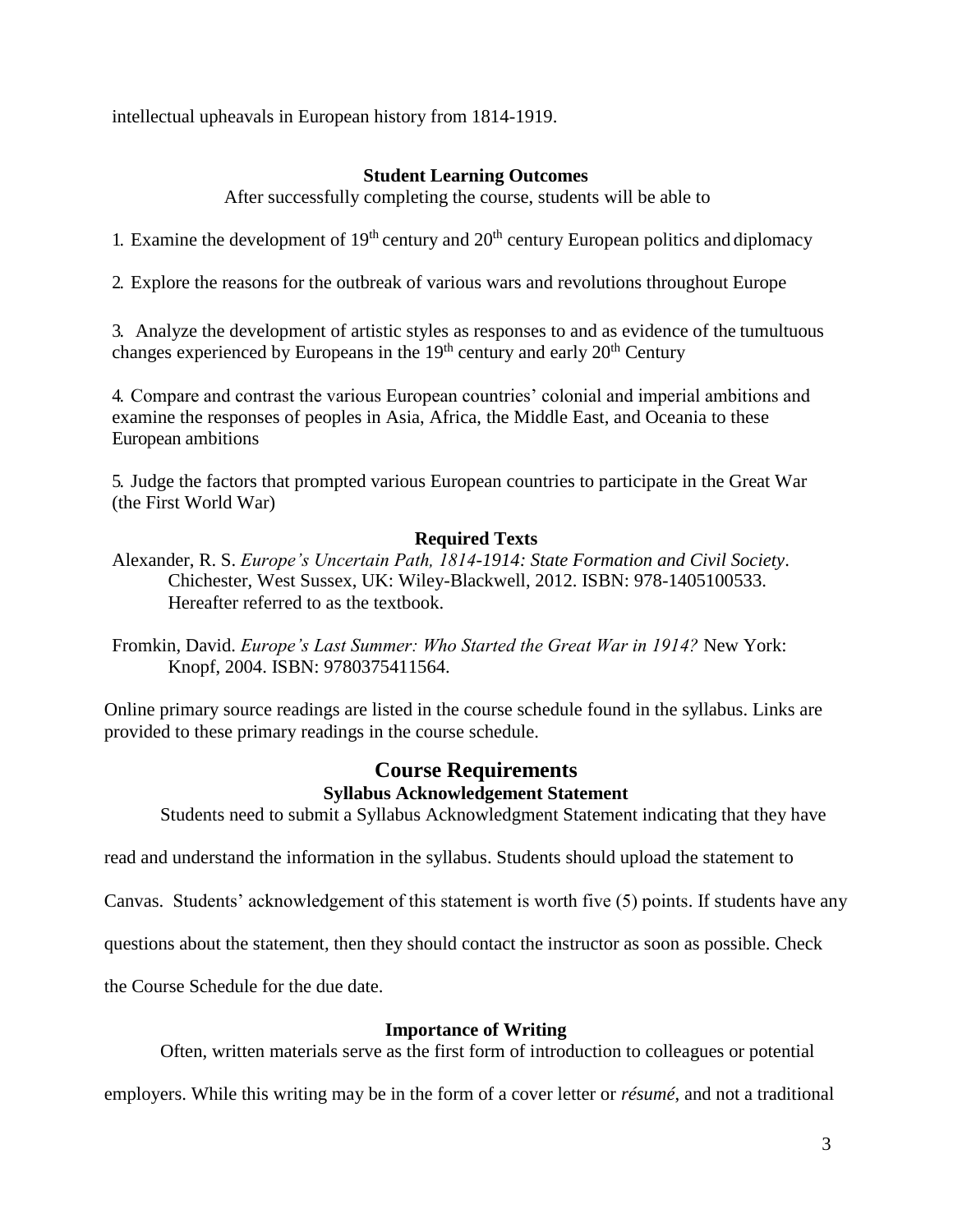classroom assignment, the writing skills developed in undergraduate courses will aid students in constructing a well-organized and clear letter or *résumé* so that they make a positive first impression.

**Written assignments that contain consistent, major, and/or numerous grammatical or punctuation errors distract from the students' argument and efforts. Too many errors may lead to a misunderstanding of the students' argument and/or the quality of their work. Assignments with consistent, major, and/or numerous errors will result in a loss of points, which may result in the loss of a letter grade(s) on assignments.** 

#### **Examinations**

There will be three (3) examinations during the semester. The first two (2) examinations are worth one hundred (100) points and consist of multiple-choice questions, short answer questions, and an essay question. Also, there will be five (5) bonus questions, which will either be in multiple-choice or short answer format. The third  $(3<sup>rd</sup>)$  examination, the final examination, will consists of multiple-choice questions, short answer questions, a non-cumulative essay question, and a cumulative essay question, and five (5) bonus questions. The third  $(3<sup>rd</sup>)$  or final examination is worth one hundred fifty (150) points. Review material for each examination, including a list of possible essay topics, will be posted on Canvas one (1) week prior to the examination date, thereby allowing students to prepare for the examination. Also, there will be time in class to answer questions about upcoming examinations. Students should only use material from the lectures or assigned readings, including the textbook, to answer questions. All examinations are taken in class unless students need a make-up examination. See the section, Absences and Make-up Work, for information about make-up examinations.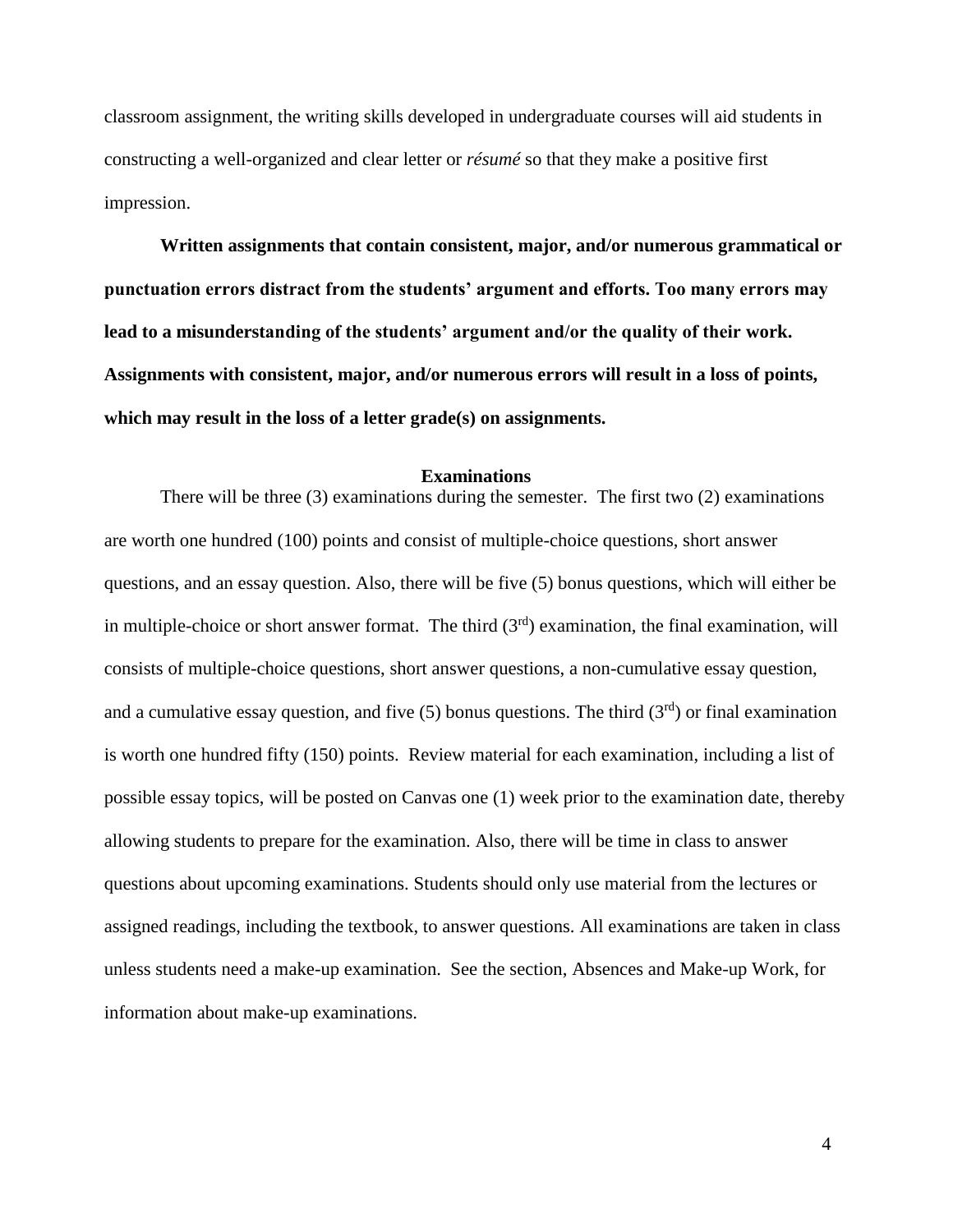#### **Class Discussion, Participation, and Attendance**

Discussion, participation, and attendance will be a factor in students' grades. Each day's attendance, discussion, and/or participation is worth one (1) point toward students' final grades for a total of twenty-seven (27) points. Each day in class may not lend itself to discussion; therefore, students will earn that day's point by being in attendance, paying attention in class, and being prepared for class. Attendance will be taken daily, and during the class discussions, the instructor will make a note in the grade book when students contribute. Students should direct their attention to their classmates when they are contributing to discussion, and students should not talk when other students or the instructor are talking and not engage in any other disruptive actions. Please review the course schedule at the end of the syllabus and have all readings completed for class. Also, there will be material not covered in the textbook that will be on examinations. PowerPoints and other lecture material are not posted on Canvas. Therefore, it is highly important that students do not miss class. Students should take notes during lectures or class discussions, and students should ask questions if they have concerns about the material. There is NO recording of lectures or class discussions.

#### **Primary Material Analyses**

Throughout the semester, students will read various primary sources. All readings are listed on the course schedule. **Students should read the material and compose a short analysis, one (1) paragraph, five to seven (5-7) sentences.** Students should NOT use any quotations in these short analyses, but instead paraphrase, or put in their own words, the material that they have read. Students do not need to use citations. Students should follow the above guidelines, or one (1) point will be deducted from their grades. Students should refer only to the primary reading(s) when composing each analysis and not add material from other sources. Due dates for the analyses are listed in the course schedule. **These assignments must be submitted via Canvas. Assignments submitted in any other format will not be accepted.**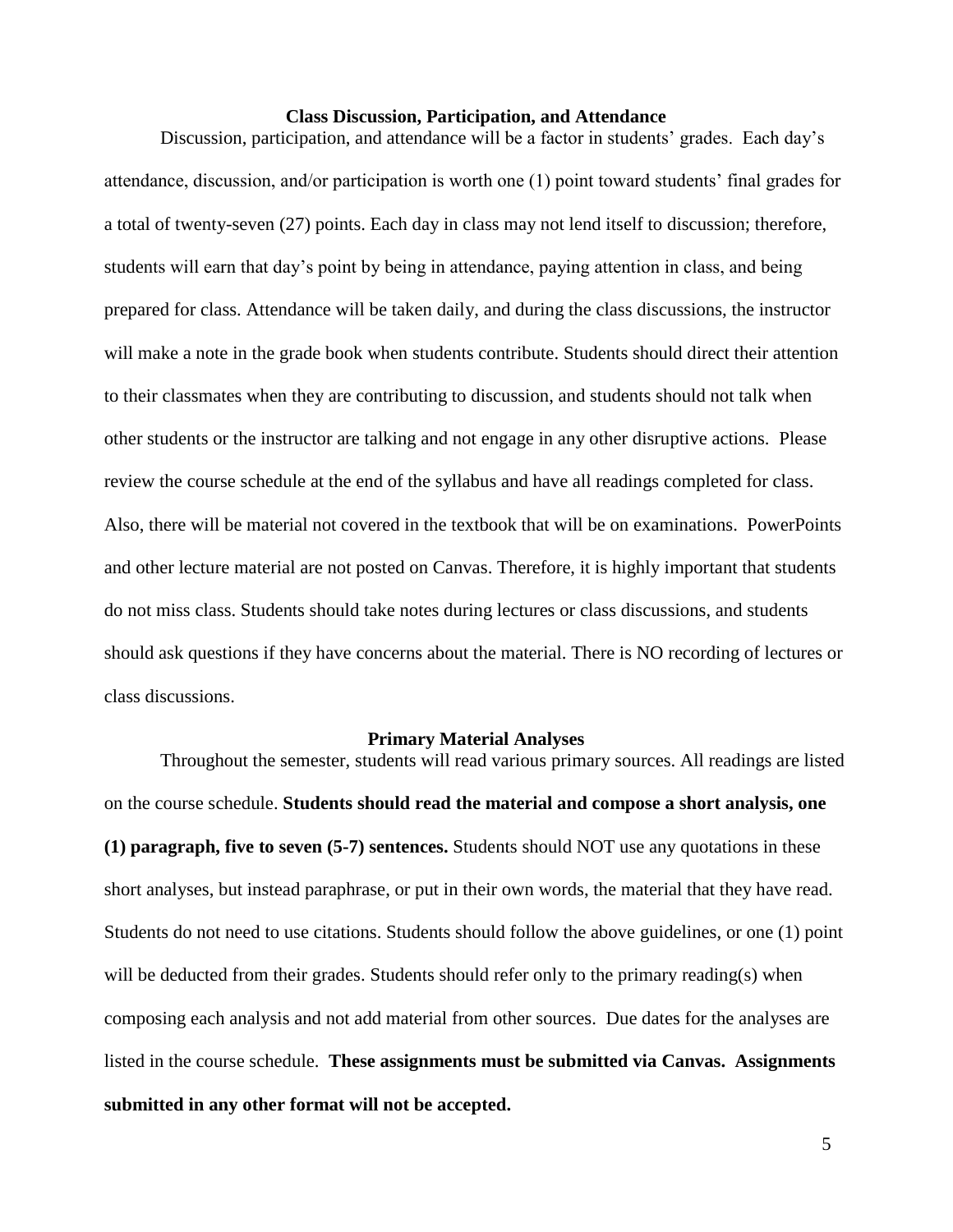### **Criteria for Analyses= 3 points each**

Identify and explain the author's or authors' argument=2 points

Clarity of writing and correct use of grammar=1 point

#### **Book Analysis**

A component of students' grades will be a book analysis of David Fromkin's *Europe's Last Summer: Who Started the Great War in 1914*? Check the course schedule for the due date. This book analysis will be two to three (2-3) pages; use one (1) inch margins; be double spaced; and be typed in twelve (12) point Times New Roman Font. Students need to have a title page, which does not count toward the required two to three (2-3) pages. Students will need an endnotes page (if using quoted material), and a bibliography (if using quoted material). These pages do not count toward the required pages. Please be aware that endnotes are not at the bottom of the page. Instead, endnotes begin on a new page after the final page of the paper and before the bibliography. The title page, endnotes page, and bibliography should conform to the guidelines outlined in the Turabian's *Manual for Writers of Research Papers, Theses, and Dissertations,* 9<sup>th</sup> edition. Links to the Turabian's *Manual for Writers of Research Papers, Theses, and Dissertations,* 9<sup>th</sup> edition are posted on Canvas. Students should refer to examples under the heading, Notes and Bibliography Style.

Be sure to read the book's introductory and concluding sections since many times the author will outline the thesis in these sections. Then as students read the book's chapters, they should keep in mind that in each chapter or section, the author is utilizing evidence to advance the book's argument. Throughout the analysis, students may use ONLY two (2) quotations of ten (10) words or less. The use of more than two (2) quotations or quotations of more than ten (10) words will reduce significantly students' grades by five  $(5)$  points. The emphasis is that students paraphrase the material. When students paraphrase the material, then students have to engage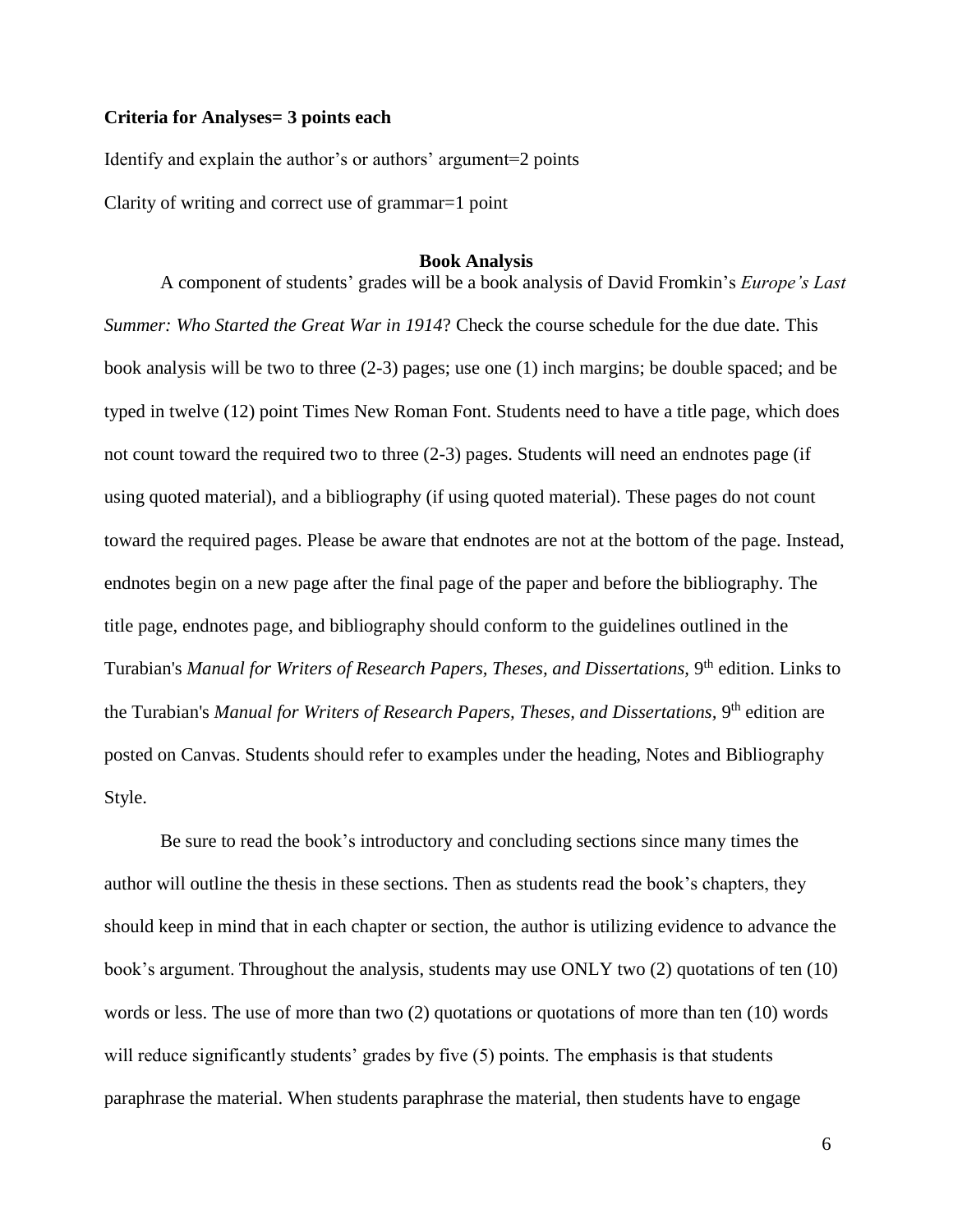critically with the material, which leads to a more thorough understanding of the text. For this assignment, ONLY quoted material will need to be cited. Students should use only the book when composing the analysis and not add material from other sources.

Any maps, charts, graphs, or other images should be in an Appendix and not within the text of the papers. Students' papers should be in paragraph format. There should not be extensive lists of items, especially in column format, and there should not be extra space between paragraphs or anywhere in the papers. Students should proofread their papers for typographical errors and misspellings. Papers that exceed the length limit, that are under the minimum page requirement, or that do not follow all paper guidelines and requirements will reduce students' grades by ten (10) points. **The analysis must be submitted via Canvas. Assignments submitted in any other format will not be accepted.** 

### **Criteria for Book Analysis=40 points each**

Identify and explain the author's purpose and argument=10 points Analyze examples that support the author's thesis=20 points Discussion of the book's significance and intended audience=5 points Clarity of writing, correct use of grammar, and, if needed, have proper citations=5 points

The instructor will work with students on an individual basis should the students have any questions about the analysis. While the instructor will not read drafts of the papers, the instructor is more than willing to answer specific questions. Since this may be the first time that students have composed a book analysis for a history class, students should feel free to ask any questions about the assignment and to discuss specific aspects with the instructor.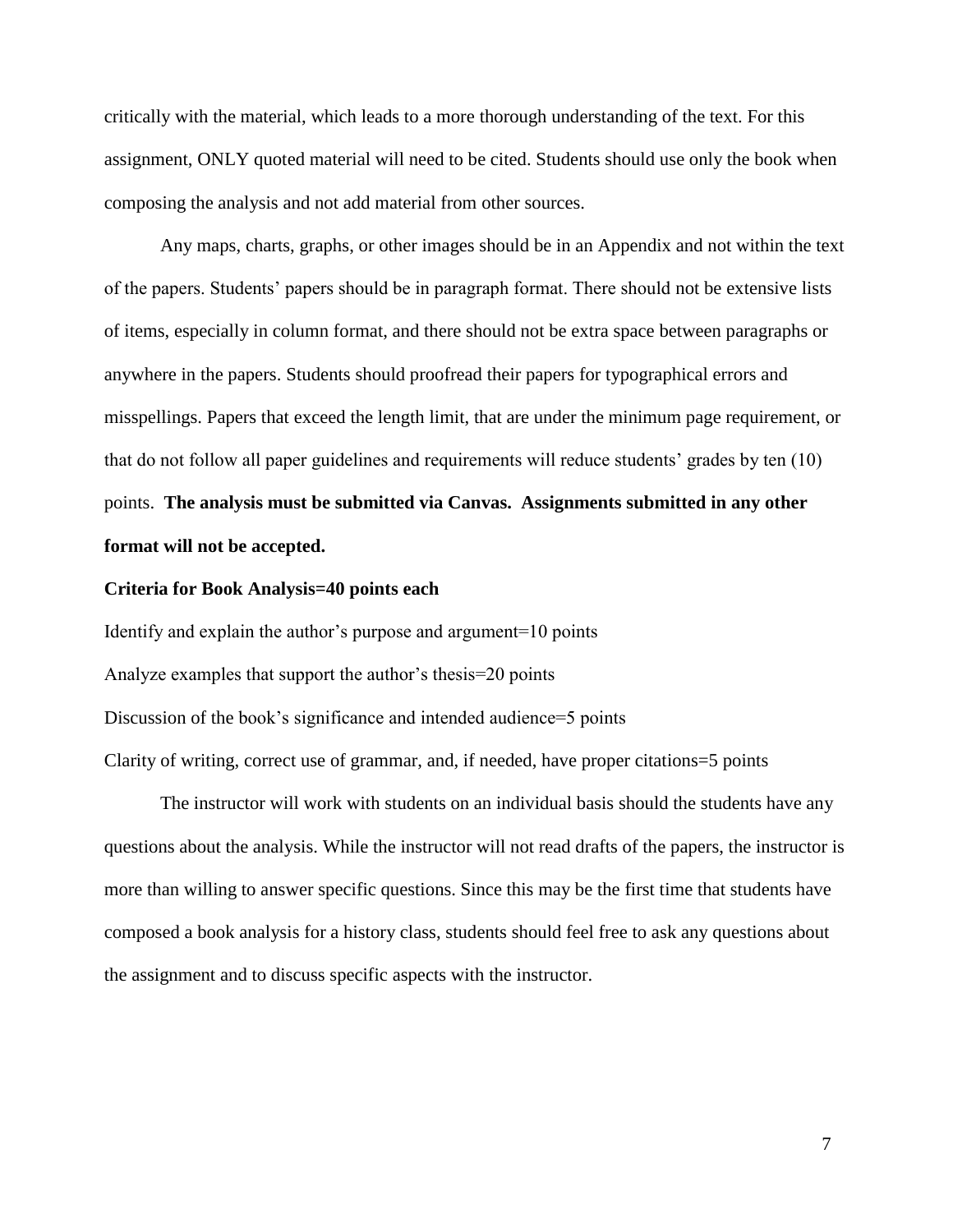### **Class Grading Scale, Points Possible, and Conversion**

This class follows TAMUCT's traditional grading scale of 100-90=A; 89-80=B; 79-70=C; 69- 60=D; and 59 and below=F.

Syllabus Acknowledgement Statement=5 points Examination  $1=100$  points Examination 2=100 points Examination 3, Final Examination=150 points Attendance/Class /Discussion=27 points Primary Reading Analyses=60 points Book Analysis=40 points Total Points=482 points

Students may determine their grades by taking the total number of points earned and dividing by the total number of points possible.

## **Posting of Grades**

Grades will be posted online in Canvas and assignments, except for examinations, are returned via Canvas. Examinations One (1) and Two (2) are returned in class, and students should make an appointment if they want to review their Final Examination, Examination Three (3). All assignments are graded usually within one (1) week of the due date.

# **Course Schedule (Course Outline and Calendar)**

The instructor reserves the right to make modifications to the syllabus and the course schedule as needed based on time and other factors. Should this need occur, then an updated syllabus and schedule will be posted online through Canvas. Books are referred to by the authors' last names. Titles of online readings are listed as they appear online. **All assignments, except for examinations, are due at 2:00 p.m. on the dates listed below. For examinations, students have the entire class period, 2:00p.m.-3:15p.m., to take the examinations.**

**January 17: Martin Luther King Jr. Day, No Class,** Review Syllabus on Canvas

**January 19:** Introduction to Course; Post-Napoleonic Europe Read Alexander Ch. 1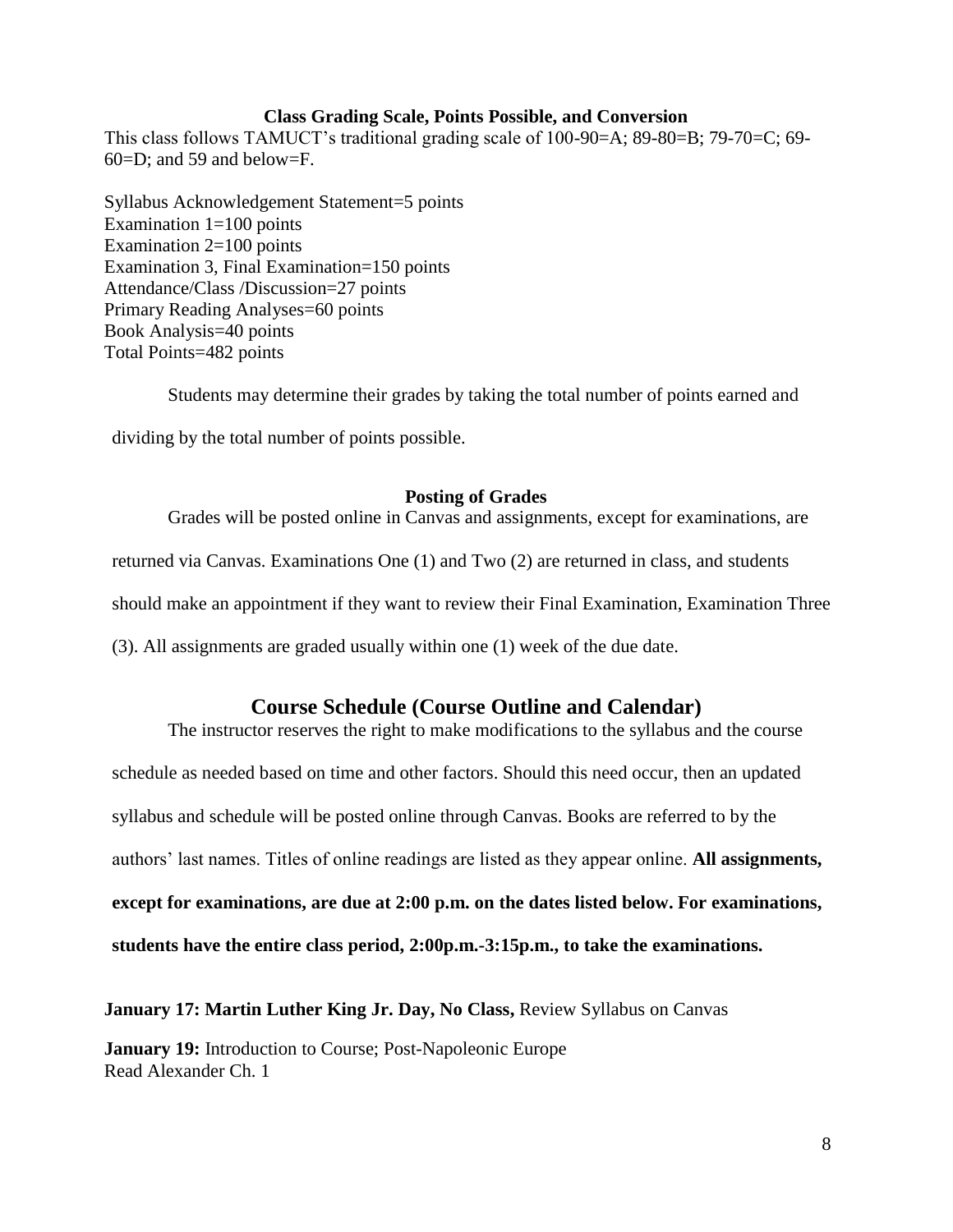**January 24:** Post-Napoleonic Europe and the Congress of Vienna Read Alexander Ch. 1 **Syllabus Acknowledgement Statement Due Analysis due** for the Carlsbad Resolutions<http://history.hanover.edu/texts/carlsbad.html>

**January 26:** Congress of Vienna and Politics and Revolts in the 1820s Read Alexander Chs. 1 and 2

**January 31:** The 1830 Revolutions and Politics Read Alexander Chs. 2 and 3

**February 2:** New Political, Intellectual, and National Movements Read Alexander Chs. 2 and 3 **Analysis due** for Daniel O'Connell: Justice for Ireland, Feb 4, 1836 <http://sourcebooks.fordham.edu/Halsall/mod/1836oconnell.asp>

**February 7:** The Romantic Movement Read Alexander Chs. 3 and 4

**February 9:** The First Industrial Revolution, Economic and Societal Changes, and Communism Read Alexander Chs. 3 and 4 **Analysis due** for Karl Marx and Friedrich Engels, *The Communist Manifesto*, II. Proletarians and

Communists (Focus on the ten points outlined) and IV. Position of the Communists in Relation to the Various Existing Opposition Parties <http://www.gutenberg.org/cache/epub/61/pg61.html>

**February 14:** The 1848 Revolutions Read Alexander Ch. 5 **Analysis due** for the Documents of the French Revolution of 1848 <http://history.hanover.edu/texts/fr1848.html> **Analysis due** for Alexander Petofi: The National Song of Hungary, 1848 <http://sourcebooks.fordham.edu/Halsall/mod/1848hungary-natsong.asp>

**February 16:** The 1848 Revolutions and the Restoration of the Old Order Read Alexander Ch. 5 **Analysis due** for Johann Gustav Droysen: *Speech to the Frankfurt Assembly,* 1848 AND Friedrich Wilhelm IV, King of Prussia: Proclamation of 1849 You may submit one (1) analysis for both documents. <http://sourcebooks.fordham.edu/Halsall/mod/germanunification.asp>

# **February 21: Examination One (1)**

**February 23:** Colonialism and Imperialism in Asia, Africa, the Middle East, and Oceania 1800s-1850s **Analysis due** The Azamgarh Proclamation - an Indian Rebel Manifesto. A copy of the proclamation is posted on Canvas under the Files tab.

**Analysis due** for Chief Moshweshewe: Letter to Sir George Grey, 1858 [The Establishment of Basutoland]<http://sourcebooks.fordham.edu/Halsall/mod/1858basuto.asp>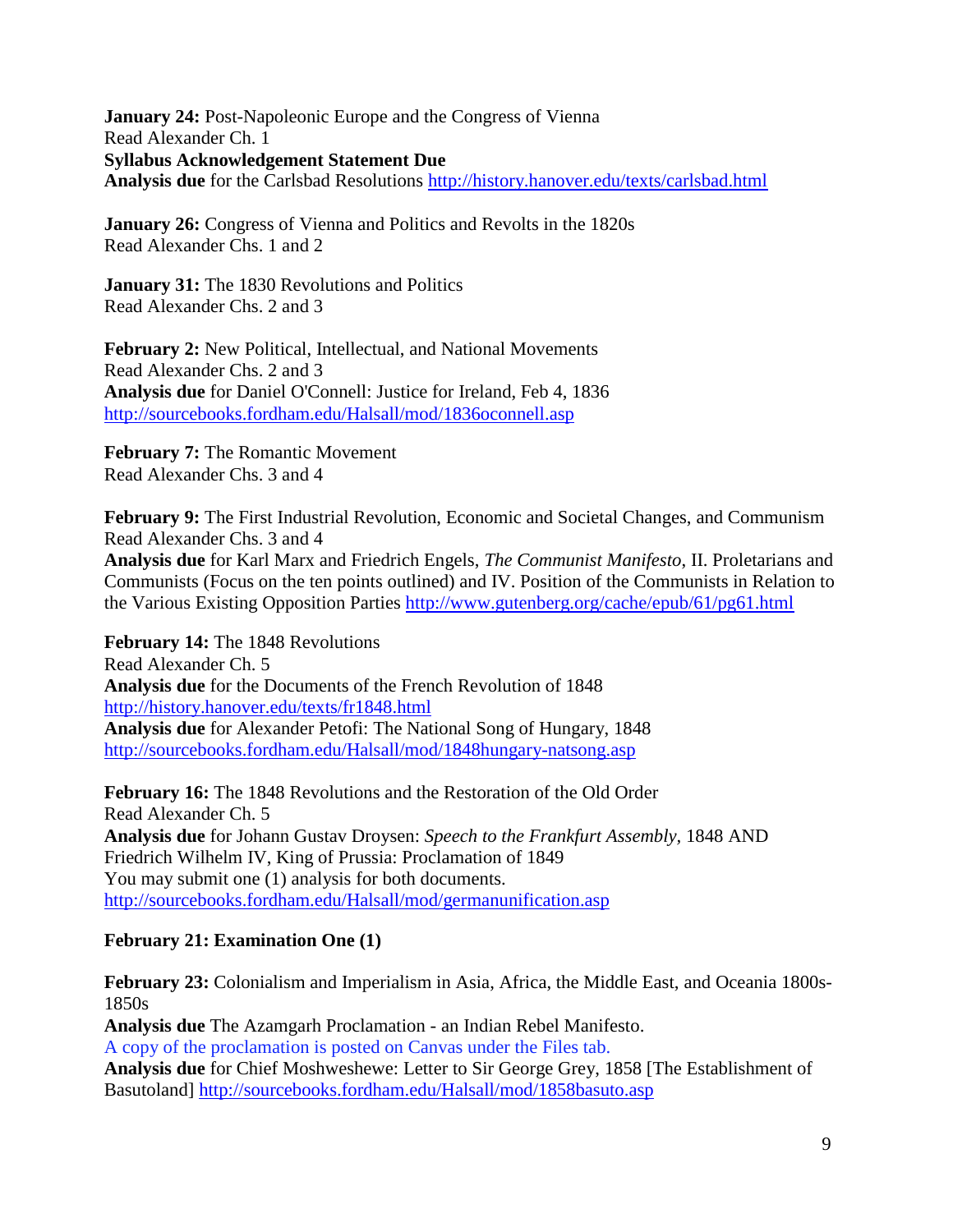**February 28:** Colonialism and Imperialism in Asia, Africa, the Middle East, and Oceania, 1800s-1850s Continued **Analysis due** for The People of Canton Against the English <http://sourcebooks.fordham.edu/Halsall/mod/1842canton.asp> **Analysis due** for the Treaty of Waitangi<http://www.waitangi.com/colenso/colversn.html>

**March 2:** The Crimean War and Domestic and Foreign Politics Read Alexander Chs. 5 and 6 **Analysis due** for Alfred Lord Tennyson, "Charge of the Light Brigade" <http://sourcebooks.fordham.edu/mod/1880tennyson.asp> **Analysis due** for Tsar Alexander II, The Abolition of Serfdom in Russia, 1861 [http://academic.shu.edu/russianhistory/index.php/Alexander\\_II,\\_Emancipation\\_Manifesto,\\_1861](http://academic.shu.edu/russianhistory/index.php/Alexander_II%2C_Emancipation_Manifesto%2C_1861)

**March 7:** Italian Unification Read Alexander Ch. 6

**March 9:** German Unification Read Alexander Ch. 6

# **March 14: Spring Break, No Class**

# **March 16: Spring Break, No Class**

**March 21:** The Beginnings of the Second Industrial Revolution**,** Economic Changes, and Advances in the Sciences Read Alexander Chs. 6 and 8

**March 23:** Societal, Reformist, and Artistic Movements Read Alexander Ch. 8

**March 28:** The Ottoman Empire and European Foreign Policy Read Alexander Ch. 7 **Analysis due** for The Treaty of Berlin, 1878, Excerpts on the Balkans <http://sourcebooks.fordham.edu/Halsall/mod/1878berlin.asp>

# **March 30: Examination Two (2)**

**April 4:** European Domestic Politics, Increased Industrialization, and Intellectual Movements in the 1870s-1900s Read Alexander Chs. 7 and 8 **Analysis due** for Theodor Herzl: On the Jewish State, 1896 <http://sourcebooks.fordham.edu/Halsall/mod/1896herzl.asp>

**April 6:** European Foreign Affairs 1870s-1900s Read Alexander Ch. 7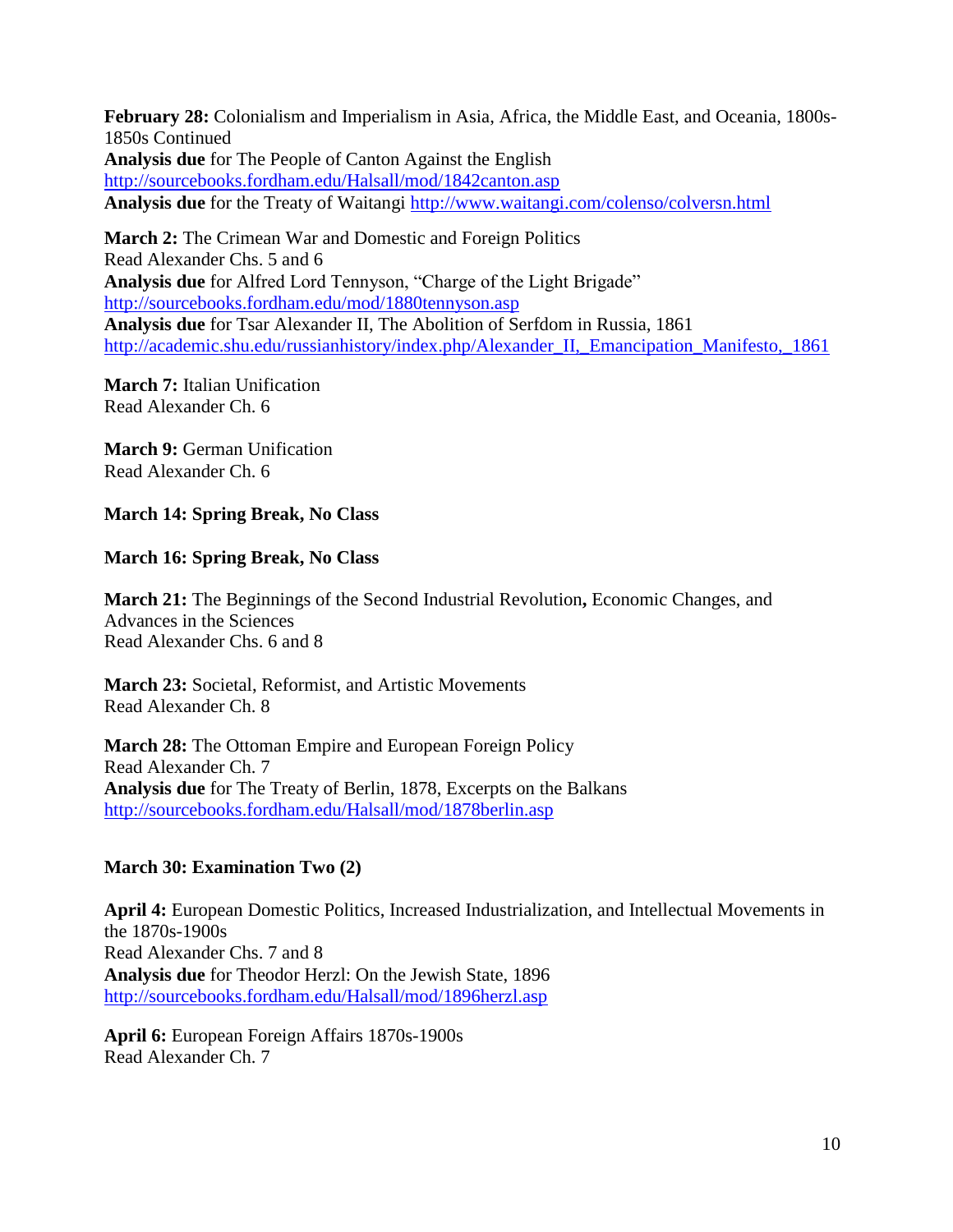**April 11:** Imperialism in Asia and Africa, 1850s-early 1900s Read Alexander Ch. 7 **Analysis due** for The Story of the Suez Canal, From All the Year Round, January 8, 1876 <http://sourcebooks.fordham.edu/halsall/islam/1876suezcanal.asp>

**April 13:** Imperialism in Asia and Africa, 1850s-early 1900s Continued Read Alexander Ch. 7 Read Fromkin Prologue and Parts 1 and 2 **Analysis due** for Arthur Conan Doyle's *The Crimes of the Congo*  (Read only Chapter VI: Voices from the Darkness) [https://www.arthur-conan-doyle.com/index.php/The\\_Crime\\_of\\_the\\_Congo](https://www.arthur-conan-doyle.com/index.php/The_Crime_of_the_Congo)

April 18: Societal, Religious, Philosophical, and Artistic Changes in the Late 19<sup>th</sup> Century and Early 20<sup>th</sup> Century Read Alexander Ch. 8 Read Fromkin Parts 3 and 4. **Analysis due** for Pope Leo XIII, Rerum Novarum: On Capital and Labor <http://www.papalencyclicals.net/Leo13/l13rerum.htm>

April 20: Politics, Crises, and Alliances in the Early 20<sup>th</sup> Century Read Alexander Chs. 9 and 10 Read Fromkin Parts 5 and 6

**April 25:** The Balkan Wars and the Beginnings of the Great War Read Alexander Chs. 9 and 10 Read Fromkin Parts 7, 8, and Epilogue **Analysis due** for Philip Gibbs: The Siege of Adrianople, 1912 <http://sourcebooks.fordham.edu/Halsall/mod/1912adrianople.asp>

**April 27:** The Great War on the Homefront and Warfront Discussion of David Fromkin's *Europe's Last Summer: Who Started the Great War in 1914?* **Analysis due** for Gas Attack, 1916<http://www.eyewitnesstohistory.com/gas.htm>

**May 2:** The Great War on the Homefront and Warfront Continued **Book Analysis due** for David Fromkin's *Europe's Last Summer: Who Started the Great War in 1914?*

**May 4:** Conclusion of the Great War and Immediate Aftermath **Analysis due** for War Poetry<http://sourcebooks.fordham.edu/Halsall/mod/1914warpoets.asp> **Analysis due** for John McCrae, "In Flanders Field," <http://sourcebooks.fordham.edu/Halsall/mod/mccrae-flanders.asp> You may submit one (1) analysis for both sets of readings.

**May 9: Examination Three (3), The Final Exanimation**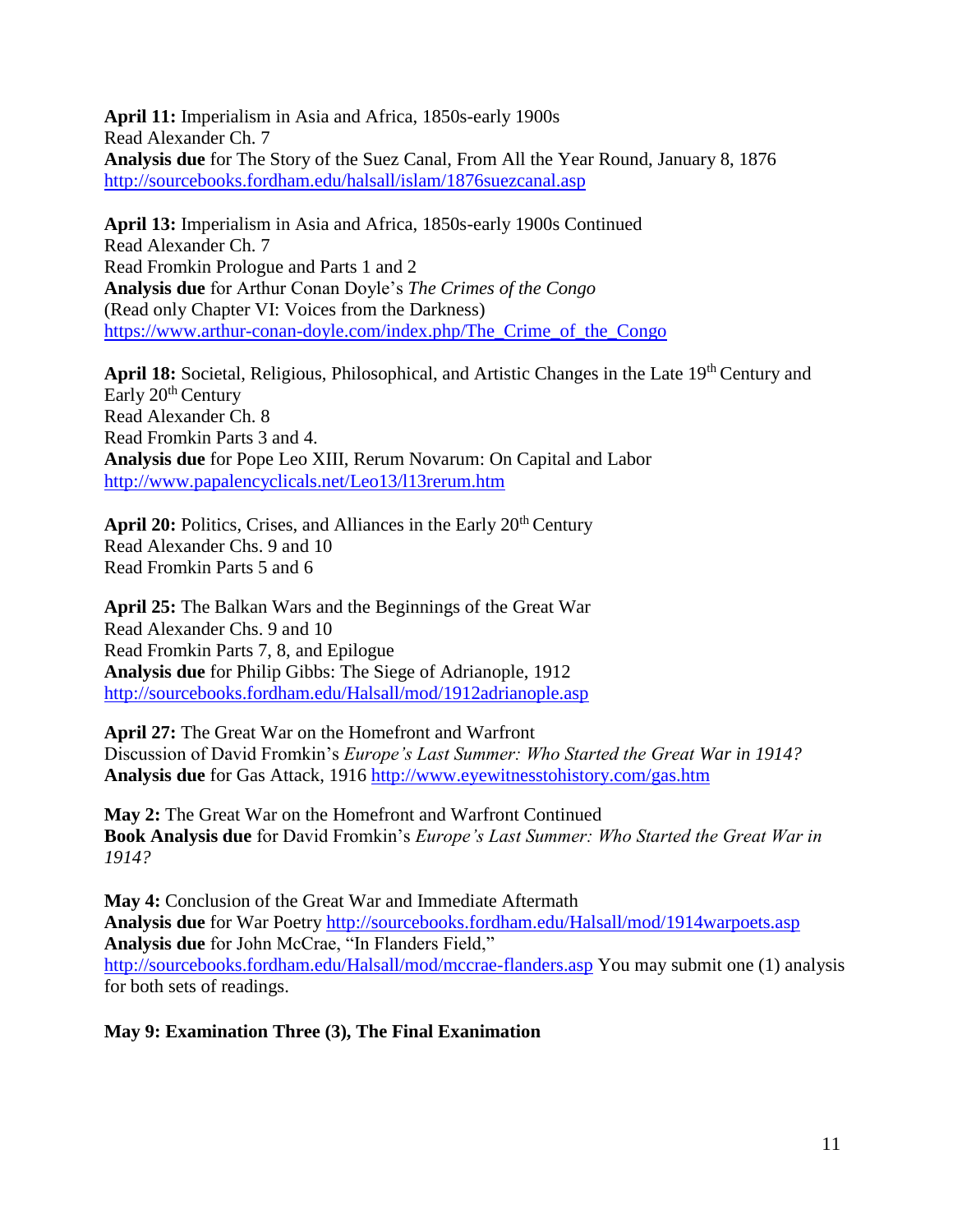### **Instructor and Course Policies**

#### **Absences and Make-Up Work**

Since there will be material covered in class that is not in the textbook, it is important that students come to each class. Also, participation, discussion, and attendance are factors in the final grade. Unexcused absences will affect negatively students' grades. Only excused absences are allowed. Should students miss a class, make-up assignments will be allowed only for excused absences. Students, when they return, must give the instructor written documentation, such as a note from their doctor, which covers the days that they missed. ONLY with documentation will students be granted an excused absence and be able to make up work. Students who submit work early but then miss class on the work's due date will also need to provide some form of documentation for the days missed. Otherwise, the work will not be accepted. Students cannot make up work or receive credit for work with unexcused absences.

**ALL make-up work must be turned in no later than one (1) week after students return to class. No work will be accepted after the one (1) week period. Toward the end of the semester, there may be a shorter amount of time for make-up work. No make-up work will be accepted after Examination Three (3), the Final Examination on May 9.** If students miss a class, then they must first check with a classmate about notes for that day. Then, students should contact the instructor with any specific questions regarding that day's class notes.

**It is strongly recommended that students do not miss examinations. However, should absences occur, then students must be prepared to take a make-up examination within one (1) week of returning to class.** Students will need to schedule a time to take a make-up examination. Students should take make-up examinations in the Testing Center. Should students need a make-up examination, then the instructor will provide the students with information regarding scheduling a make-up examination in the Testing Center. Make-up examinations may differ in questions from regular examinations and may differ in format as well. Please note that a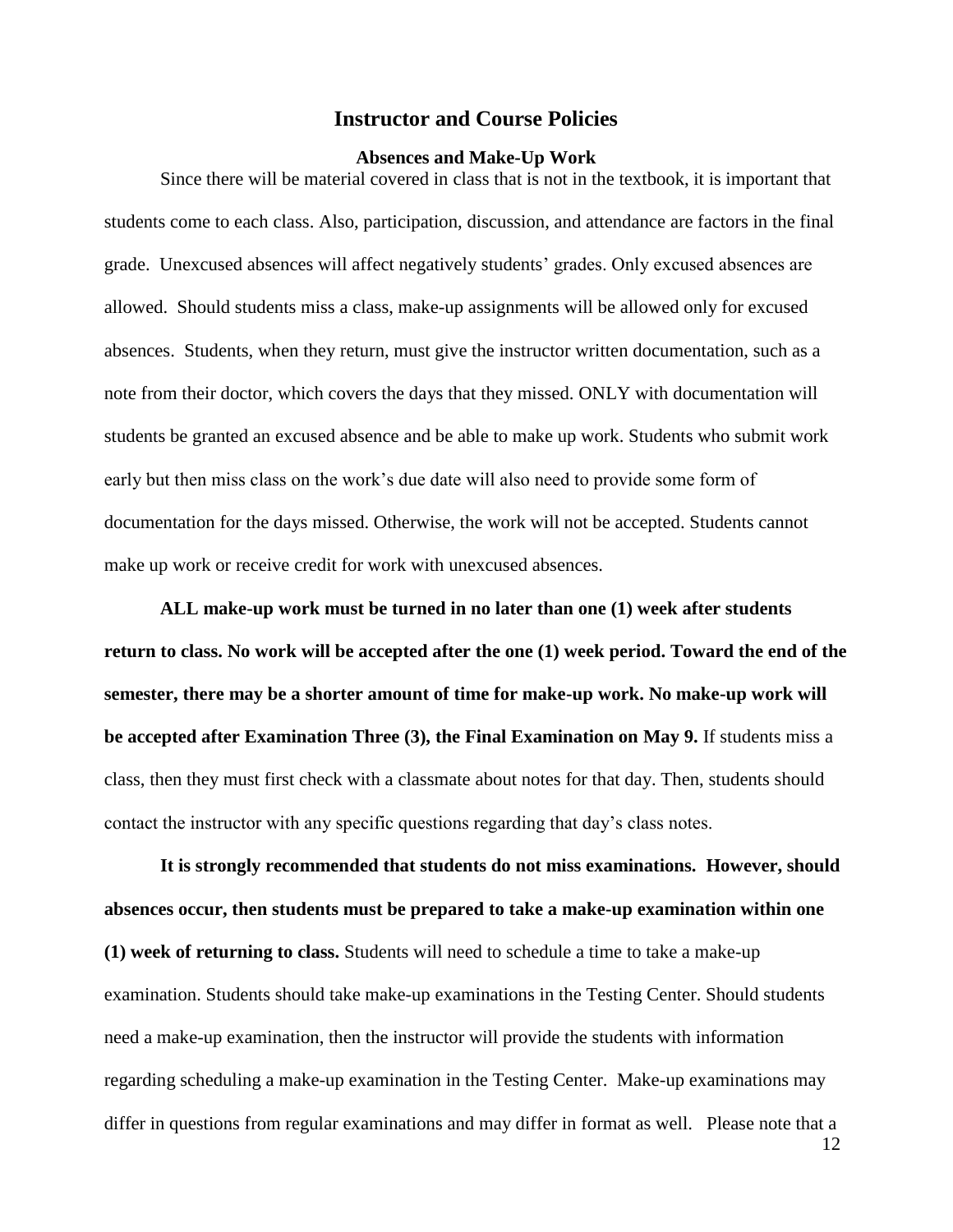make-up examination for the Final Examination is very difficult to schedule. The same guidelines regarding excused absences apply for a make-up examination for the Final Examination.

#### **Incompletes**

A grade of an Incomplete is granted rarely. Incompletes will be granted only after the last day to drop a course and will be granted only to students who have experienced a major catastrophic event. Students must provide some form of written documentation that provides evidence of the catastrophic event.

**Withdrawal, Drop Dates, Assignment Due Dates, and Important University Dates**

Students who feel that they need to drop the class must go to the Registrar's Office and complete the withdrawal forms. It is the students' responsibility to withdraw from a class. Also, it is the students' responsibility to be aware of all add and drop dates for classes and to be aware of all guidelines in the syllabus and due dates for class assignments including examination dates. Students should refer to the University Calendar for important dates, such as graduation deadlines. The calendar can be viewed at<https://www.tamuct.edu/>

### **Plagiarism**

Plagiarism is copying or using the words or the ideas of another individual(s) and submitting that work as one's original work. Material taken from any source, including books, articles, journals, the Internet, or any other sources, must be paraphrased (put in your own words) and cited correctly (refer to individual assignment guidelines) and if quoted, set off in quotation marks, and cited correctly. Plagiarism will be discussed in detail on the first day of class. **Should students have any questions about paraphrasing, using quotations, citing material, or documenting sources, then students should ask questions via email, before, during, or after class, or make an appointment to discuss concerns with the instructor**

**Work that is deemed plagiarized will result in the grade of a zero (0) for the**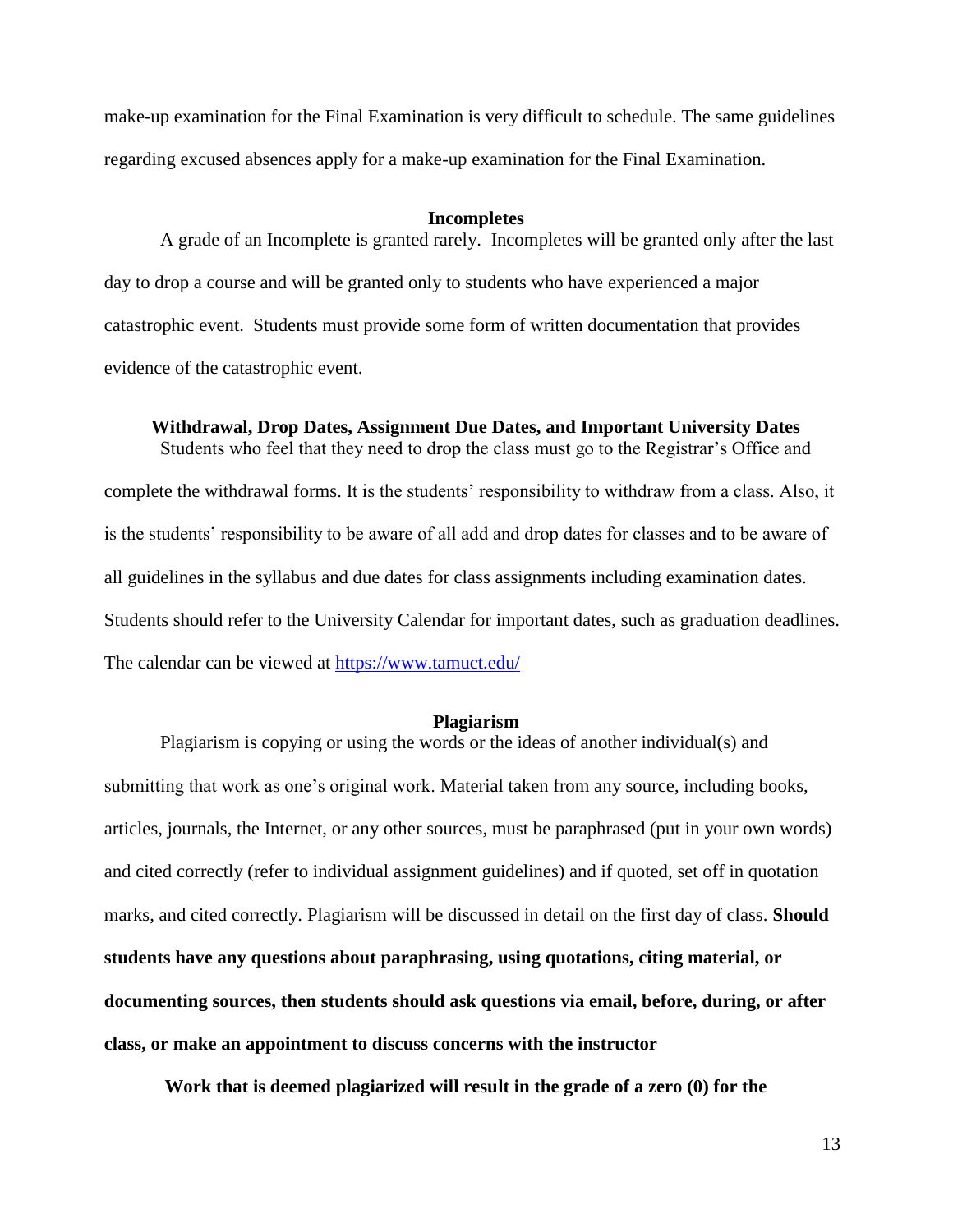**assignment.** SimCheck in Canvas will be checking assignments for plagiarism. Students who receive a mark of fifty percent (50% ) or more for plagiarism will earn a zero (0) for the assignment. Also, students will earn a failing grade (fifty percent (50% F) or lower) for an assignment when there is evidence that the plagiarism is from a purchased paper or when there is evidence of blatantly copying sources or material without paraphrasing. When there is evidence of plagiarism, students' papers will be submitted to the Division of Students Affairs for review.

#### **Cheating**

Cheating is assisting other students with taking examinations or with completing other class assignments. Also, cheating includes the use of any unauthorized materials to complete any assignments including but not limited to examinations. **The penalty for cheating will be a zero (0) for the assignment or examination.** When there is evidence of cheating, students' work will be submitted to the Division of Students Affairs for review.

# **Academic Integrity For more information about Academic Integrity and students' responsibilities**

**regarding academic integrity, please review the information at** 

**<https://www.tamuct.edu/student-affairs/academic-integrity.html>**

### **Technology Requirements**

This course will use the A&M-Central Texas Instructure Canvas learning management

system. **We strongly recommend the latest versions of Chrome or Firefox browsers. Canvas** 

### **no longer supports any version of Internet Explorer.**

Logon to A&M-Central Texas Canvas [https://tamuct.instructure.com/] or access Canvas

through the TAMUCT Online link in myCT [https://tamuct.onecampus.com/]. You will log in

through our Microsoft portal.

Username: Your MyCT email address. Password: Your MyCT password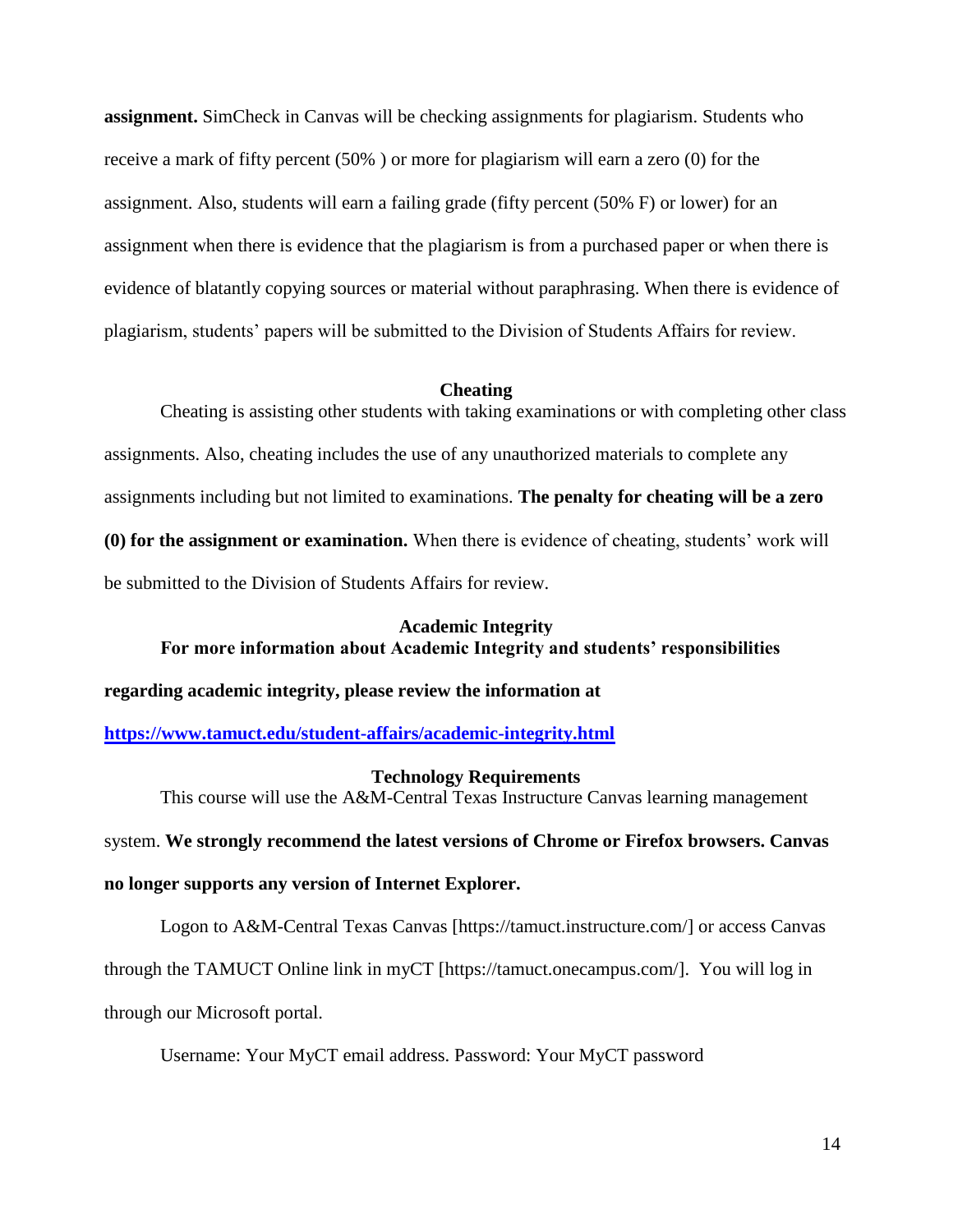### **Canvas Support**

Use the Canvas Help link, located at the bottom of the left-hand menu, for issues with

Canvas. You can select "Chat with Canvas Support," submit a support request through "Report a Problem," or call the Canvas support line: 1-844-757-0953. For issues related to course content and requirements, contact your instructor.

## **Online Proctored Testing**

A&M-Central Texas uses Proctorio for online identity verification and proctored testing.

This service is provided at no direct cost to students. If the course requires identity verification or

proctored testing, the technology requirements are: Any computer meeting the minimum

computing requirements, plus web camera, speaker, and microphone (or headset). Proctorio also

requires the Chrome web browser with their custom plug in.

### **Other Technology Support**

For log-in problems, students should contact Help Desk Central, 24 hours a day, 7 days a week

Email: [helpdesk@tamu.edu;](mailto:helpdesk@tamu.edu) Phone: (254) 519-5466

[Web Chat:](http://hdc.tamu.edu/) [http://hdc.tamu.edu]

*Please let the support technician know you are an A&M-Central Texas student.*

# **University Resources, Procedures, and Guidelines Drop Policy**

If you discover that you need to drop this class, you must complete the [Drop Request](https://dynamicforms.ngwebsolutions.com/casAuthentication.ashx?InstID=eaed95b9-f2be-45f3-a37d-46928168bc10&targetUrl=https%3A%2F%2Fdynamicforms.ngwebsolutions.com%2FSubmit%2FForm%2FStart%2F53b8369e-0502-4f36-be43-f02a4202f612)

Dynamic Form through Warrior Web.

[https://dynamicforms.ngwebsolutions.com/casAuthentication.ashx?InstID=eaed95b9-f2be-45f3-

a37d-

46928168bc10&targetUrl=https%3A%2F%2Fdynamicforms.ngwebsolutions.com%2FSubmit%2F

Form%2FStart%2F53b8369e-0502-4f36-be43-f02a4202f612].

Faculty cannot drop students; this is always the responsibility of the student. The

Registrar's Office will provide a deadline on the Academic Calendar for which the form must be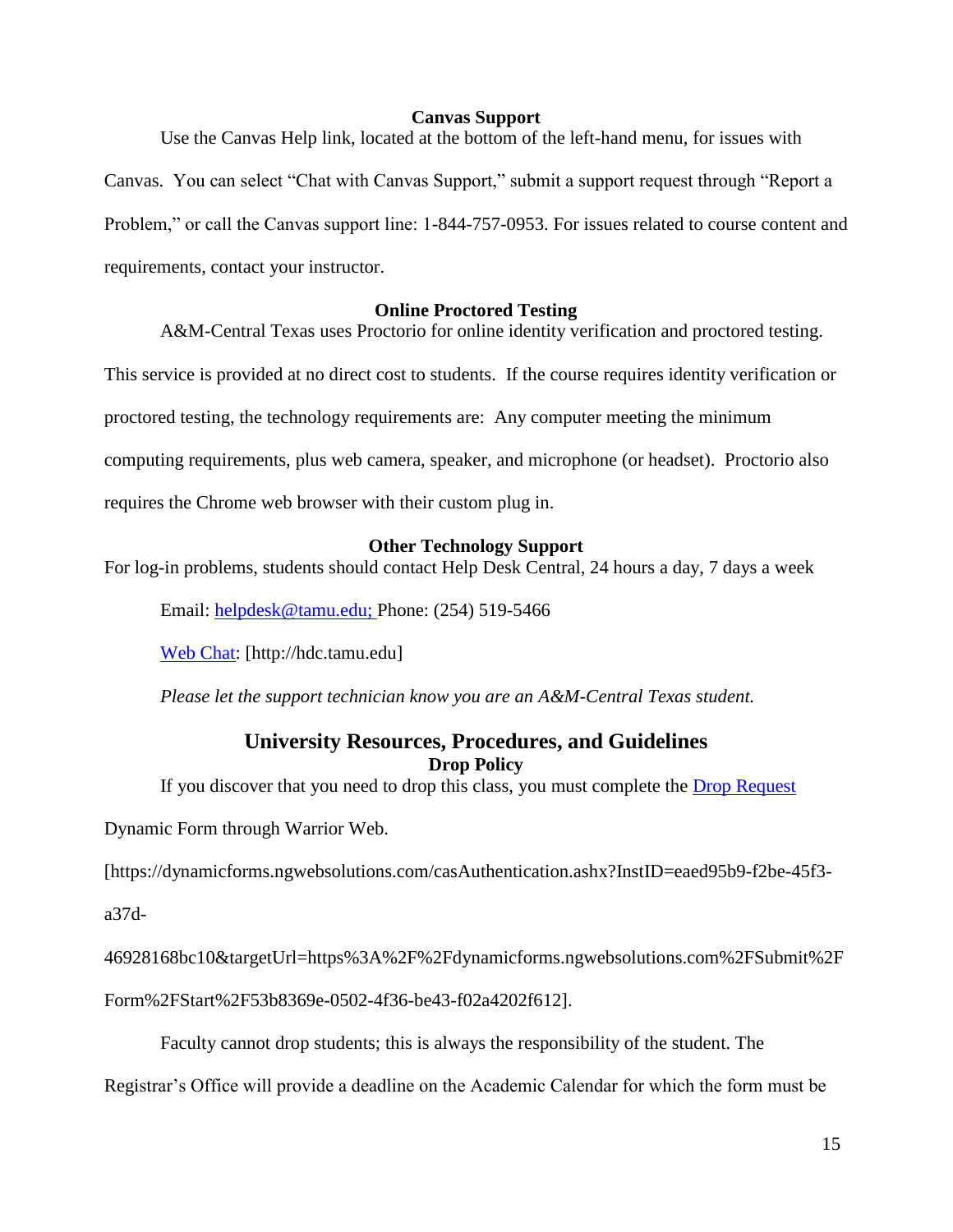completed. Once you submit the completed form to the Registrar's Office, you must go into Warrior Web and confirm that you are no longer enrolled. If you still show as enrolled, FOLLOW-UP with the Registrar's Office immediately. You are to attend class until the procedure is complete to avoid penalty for absence. Should you miss the drop deadline or fail to follow the procedure, you will receive an F in the course, which may affect your financial aid and/or VA educational benefits.

#### **Academic Integrity**

Texas A&M University-Central Texas values the integrity of the academic enterprise and strives for the highest standards of academic conduct. A&M-Central Texas expects its students, faculty, and staff to support the adherence to high standards of personal and scholarly conduct to preserve the honor and integrity of the creative community. Any deviation by students from this expectation may result in a failing grade for the assignment and potentially a failing grade for the course. All academic misconduct concerns will be referred to the Office of Student Conduct.

When in doubt on collaboration, citation, or any issue, please contact your instructor before taking a course of action.

For more [information](https://nam04.safelinks.protection.outlook.com/?url=https%3A%2F%2Fwww.tamuct.edu%2Fstudent-affairs%2Fstudent-conduct.html&data=04%7C01%7Clisa.bunkowski%40tamuct.edu%7Ccfb6e486f24745f53e1a08d910055cb2%7C9eed4e3000f744849ff193ad8005acec%7C0%7C0%7C637558437485252160%7CUnknown%7CTWFpbGZsb3d8eyJWIjoiMC4wLjAwMDAiLCJQIjoiV2luMzIiLCJBTiI6Ik1haWwiLCJXVCI6Mn0%3D%7C1000&sdata=yjftDEVHvLX%2FhM%2FcFU0B99krV1RgEWR%2BJ%2BhvtoR6TYk%3D&reserved=0) regarding the Student Conduct process,

[https://www.tamuct.edu/student-affairs/student-conduct.html].

If you know of potential honor violations by other students, you may [submit](https://nam04.safelinks.protection.outlook.com/?url=https%3A%2F%2Fcm.maxient.com%2Freportingform.php%3FTAMUCentralTexas%26layout_id%3D0&data=04%7C01%7Clisa.bunkowski%40tamuct.edu%7Ccfb6e486f24745f53e1a08d910055cb2%7C9eed4e3000f744849ff193ad8005acec%7C0%7C0%7C637558437485262157%7CUnknown%7CTWFpbGZsb3d8eyJWIjoiMC4wLjAwMDAiLCJQIjoiV2luMzIiLCJBTiI6Ik1haWwiLCJXVCI6Mn0%3D%7C1000&sdata=CXGkOa6uPDPX1IMZ87z3aZDq2n91xfHKu4MMS43Ejjk%3D&reserved=0) a report, [https://cm.maxient.com/reportingform.php?TAMUCentralTexas&layout\_id=0].

#### **Academic Accommodations**

At Texas A&M University-Central Texas, we value an inclusive learning environment where every student has an equal chance to succeed and has the right to a barrier-free education. The Warrior Center for Student Success, Equity and Inclusion is responsible for ensuring that students with a disability receive equal access to the university's programs, services and activities. If you believe you have a disability requiring reasonable accommodations, please contact the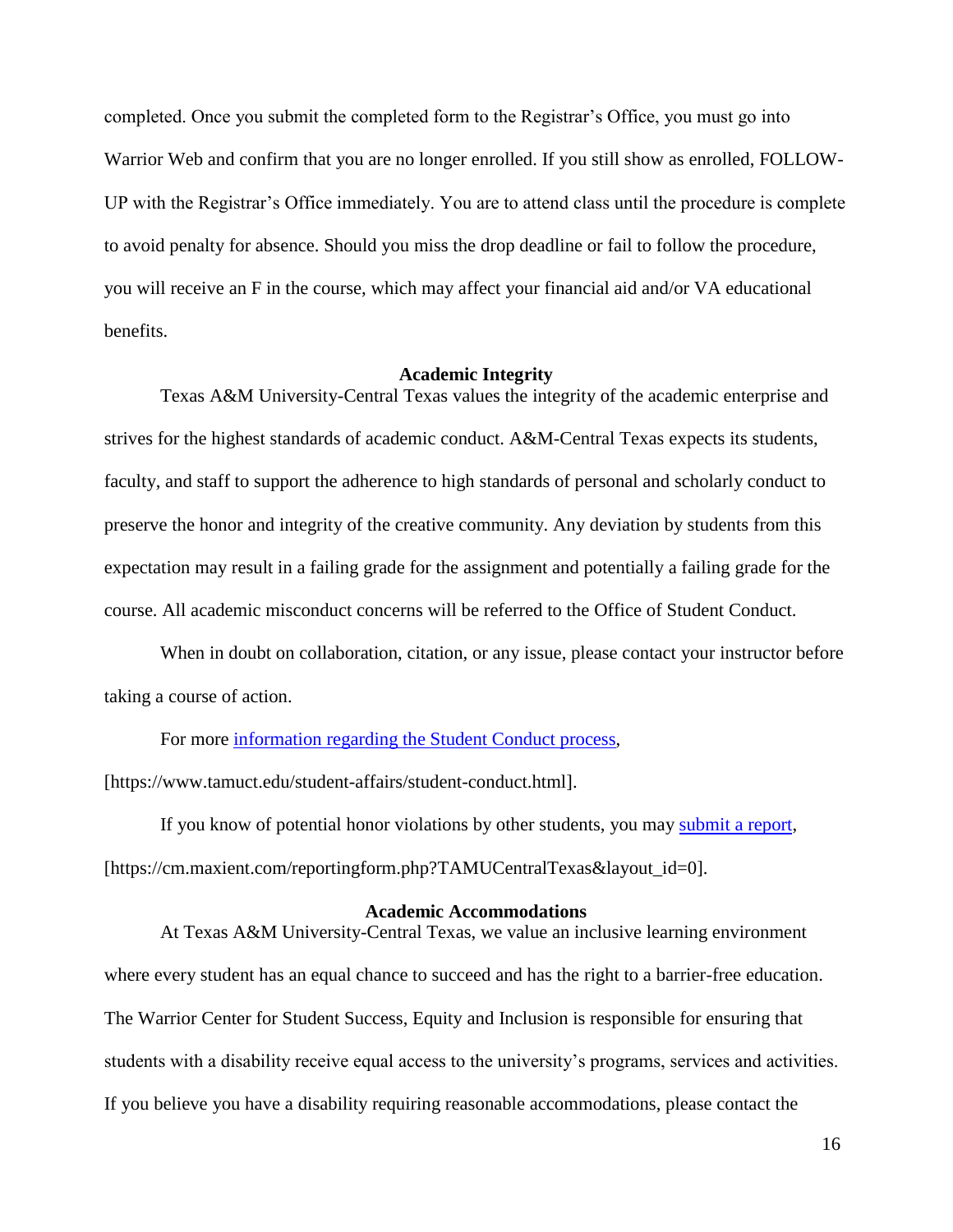Office of Access and Inclusion, WH-212; or call (254) 501-5836. Any information you provide is private and confidential and will be treated as such.

Texas A&M University-Central Texas supports students who are pregnant and/or

For more information, please visit our  $\Delta$ cess  $\&$  Inclusion Canvas page (log-in required) [https://tamuct.instructure.com/courses/717]

### **Important information for Pregnant and/or Parenting Students**

parenting. In accordance with requirements of Title IX and related guidance from US Department of Education's Office of Civil Rights, the Dean of Student Affairs' Office can assist students who are pregnant and/or parenting in seeking accommodations related to pregnancy and/or parenting. Students should seek out assistance as early in the pregnancy as possible. For more information, please visit [Student Affairs](https://www.tamuct.edu/student-affairs/pregnant-and-parenting-students.html) [https://www.tamuct.edu/student-affairs/pregnant-and-parentingstudents.html]. Students may also contact the institution's Title IX Coordinator. If you would like to read more about these [requirements and guidelines](http://www2.ed.gov/about/offices/list/ocr/docs/pregnancy.pdf) online, please visit the website [http://www2.ed.gov/about/offices/list/ocr/docs/pregnancy.pdf].

Title IX of the Education Amendments Act of 1972 prohibits discrimination on the basis of sex and gender–including pregnancy, parenting, and all related conditions. A&M-Central Texas is able to provide flexible and individualized reasonable accommodation to pregnant and parenting students. All pregnant and parenting students should contact the Associate Dean in the Division of Student Affairs at (254) 501-5909 to seek out assistance. Students may also contact the University's Title IX Coordinator.

#### **Tutoring**

Tutoring is available to all A&M-Central Texas students, both virtually and in-person. Student success coaching is available online upon request. If you have a question, are interested in becoming a tutor, or in need of success coaching contact the Warrior Center for Student Success,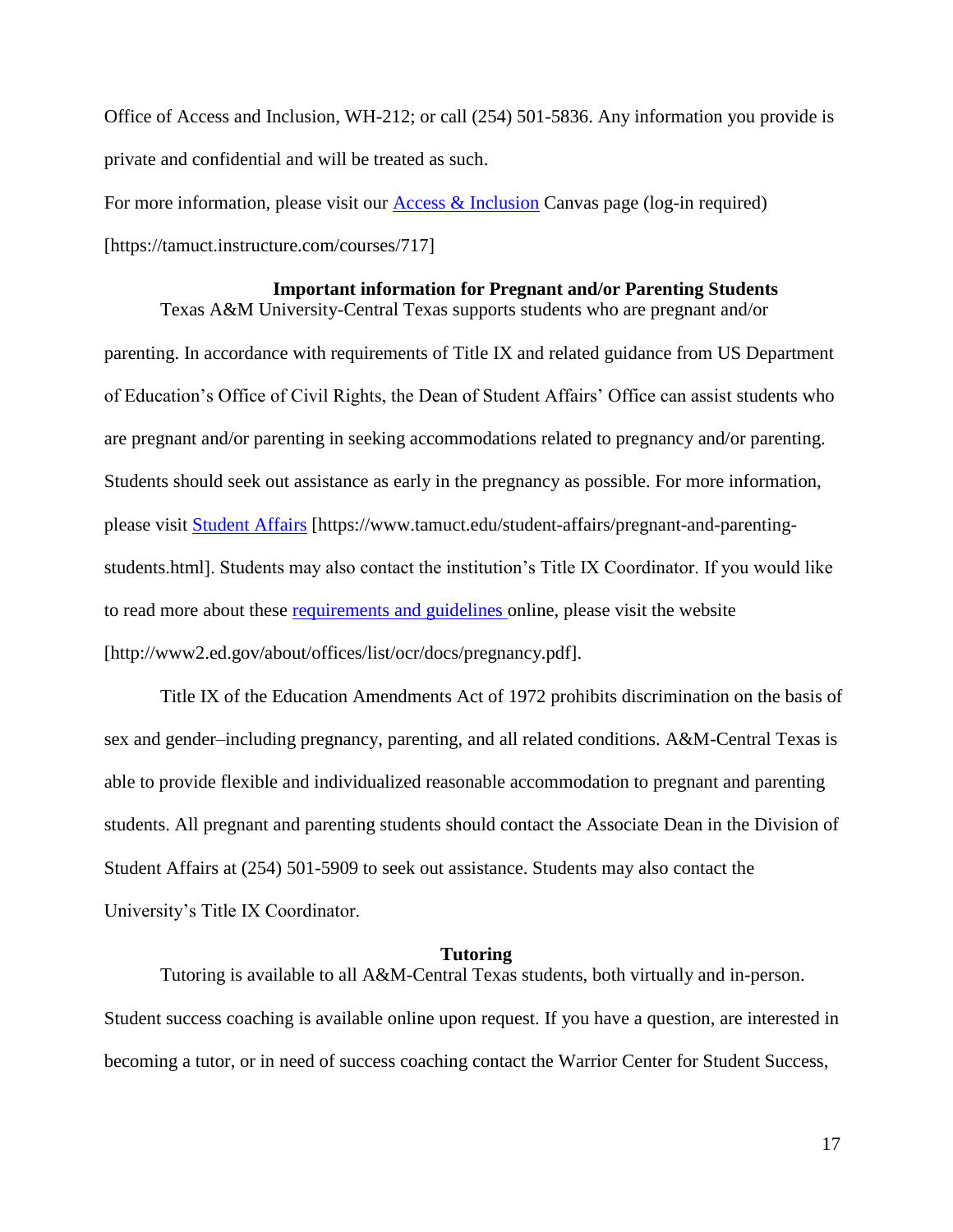Equity and Inclusion at (254) 501-5836, visit the Warrior Center at 212 Warrior Hall, or by emailing [WarriorCenter@tamuct.edu.](mailto:WarriorCenter@tamuct.edu)

To schedule tutoring sessions and view tutor availability, please visit Tutor [Matching](https://tutormatchingservice.com/TAMUCT) [Services](https://tutormatchingservice.com/TAMUCT) [https://tutormatchingservice.com/TAMUCT] or visit the Tutoring Center in 111 Warrior Hall.

Chat live with a remote tutor 24/7 for almost any subject from on your computer! Tutor.com is an online tutoring platform that enables A&M-Central Texas students to log in and receive online tutoring support at no additional cost. This tool provides tutoring in over 40 subject areas except writing support. Access Tutor.com through Canvas.

#### **University Writing Center**

University Writing Center: Located in Warrior Hall 416, the University Writing Center (UWC) at Texas A&M University–Central Texas (A&M–Central Texas) is a free service open to all A&M–Central Texas students. For the Spring 2022 semester, the hours of operation are from 10:00 a.m.-5:00 p.m. Monday thru Thursday in Warrior Hall 416 (with online tutoring available every hour as well) with satellite hours available online only Monday thru Thursday from 6:00- 9:00 p.m. and Saturday 12:00-3:00 p.m.

Tutors are prepared to help writers of all levels and abilities at any stage of the writing process. While tutors will not write, edit, or grade papers, they will assist students in developing more effective composing practices. By providing a practice audience for students' ideas and writing, our tutors highlight the ways in which they read and interpret students' texts, offering guidance and support throughout the various stages of the writing process. In addition, students may work independently in the UWC by checking out a laptop that runs the Microsoft Office suite and connects to WIFI, or by consulting our resources on writing, including all of the relevant style guides. Whether you need help brainstorming ideas, organizing an essay, proofreading,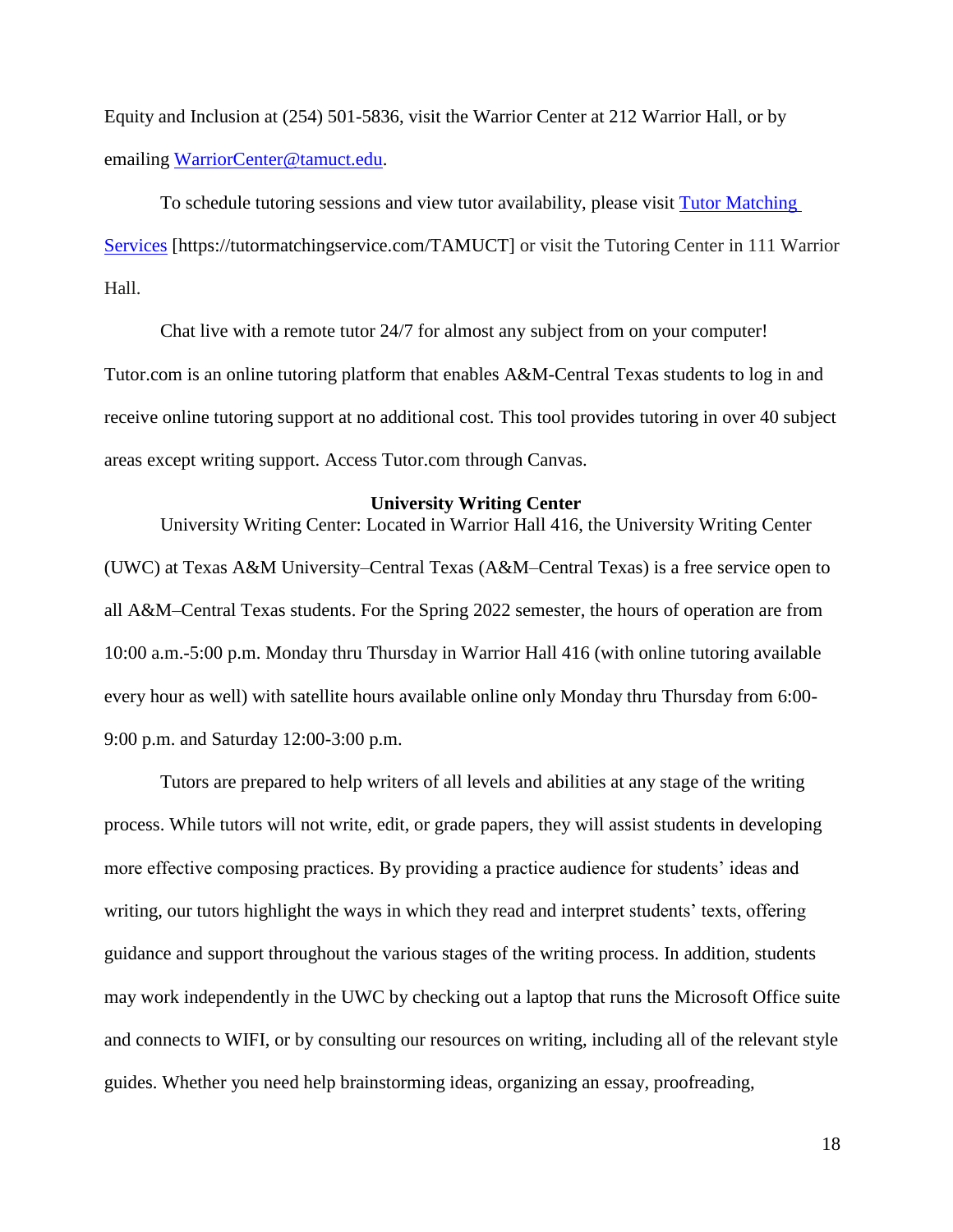understanding proper citation practices, or just want a quiet place to work, the UWC is here to help!

Students may arrange a one-to-one session with a trained and experienced writing tutor by making an appointment via [WCOnline](https://tamuct.mywconline.com/) [https://tamuct.mywconline.com/]. In addition, you can email Dr. Bruce Bowles Jr. at bruce.bowles@tamuct.edu if you have any questions about the UWC, need any assistance with scheduling, or would like to schedule a recurring appointment with your favorite tutor by making an appointment via [WCOnline](https://tamuct.mywconline.com/) [https://tamuct.mywconline.com/]. In addition, you can email Dr. Bruce Bowles Jr. at bruce.bowles@tamuct.edu if you have any questions about the UWC, need any assistance with scheduling, or would like to schedule a recurring appointment with your favorite tutor.

#### **University Library**

The University Library provides many services in support of research across campus and at a distance. We offer over 200 electronic databases containing approximately 400,000 eBooks and 82,000 journals, in addition to the 96,000 items in our print collection, which can be mailed to students who live more than 50 miles from campus. Research guides for each subject taught at A&M-Central Texas are available through our website to help students navigate these resources. On campus, the library offers technology including cameras, laptops, microphones, webcams, and digital sound recorders.

Research assistance from a librarian is also available 24 hours a day through our online chat service, and at the reference desk when the library is open. Research sessions can be scheduled for more comprehensive assistance, and may take place virtually through WebEx, Microsoft Teams or in-person at the library. Schedule an [appointment](https://nam04.safelinks.protection.outlook.com/?url=https%3A%2F%2Ftamuct.libcal.com%2Fappointments%2F%3Fg%3D6956&data=04%7C01%7Clisa.bunkowski%40tamuct.edu%7Cde2c07d9f5804f09518008d9ab7ba6ff%7C9eed4e3000f744849ff193ad8005acec%7C0%7C0%7C637729369835011558%7CUnknown%7CTWFpbGZsb3d8eyJWIjoiMC4wLjAwMDAiLCJQIjoiV2luMzIiLCJBTiI6Ik1haWwiLCJXVCI6Mn0%3D%7C3000&sdata=KhtjgRSAw9aq%2FoBsB6wyu8b7PSuGN5EGPypzr3Ty2No%3D&reserved=0)

[here](https://nam04.safelinks.protection.outlook.com/?url=https%3A%2F%2Ftamuct.libcal.com%2Fappointments%2F%3Fg%3D6956&data=04%7C01%7Clisa.bunkowski%40tamuct.edu%7Cde2c07d9f5804f09518008d9ab7ba6ff%7C9eed4e3000f744849ff193ad8005acec%7C0%7C0%7C637729369835011558%7CUnknown%7CTWFpbGZsb3d8eyJWIjoiMC4wLjAwMDAiLCJQIjoiV2luMzIiLCJBTiI6Ik1haWwiLCJXVCI6Mn0%3D%7C3000&sdata=KhtjgRSAw9aq%2FoBsB6wyu8b7PSuGN5EGPypzr3Ty2No%3D&reserved=0) [https://tamuct.libcal.com/appointments/?g=6956]. Assistance may cover many topics,